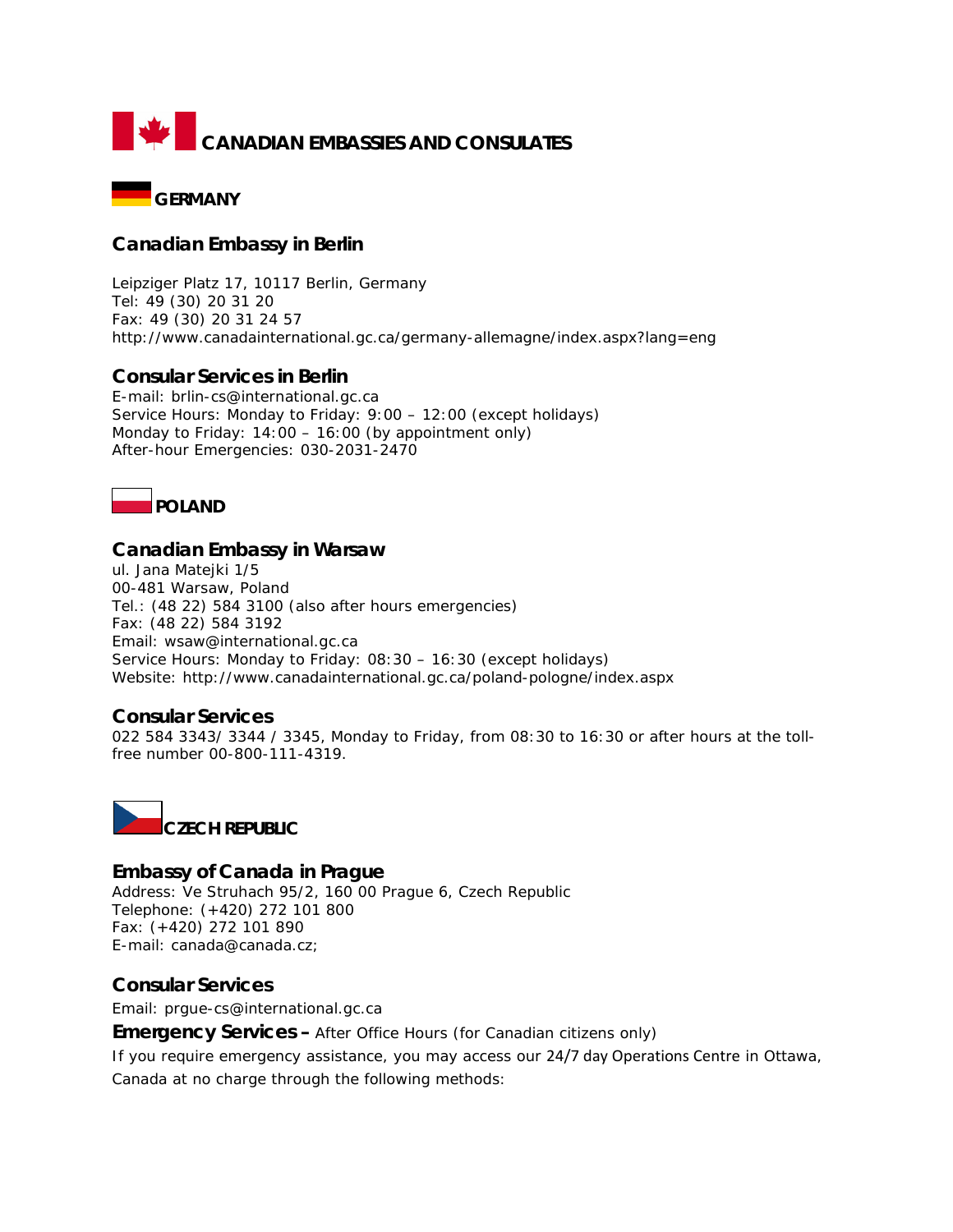calling collect (613) 996-8885 / (613) 944-1310 (TTY); email to [sos@international.gc.ca;](mailto:sos@international.gc.ca) fax to (613) 943-1054



### **Canadian Embassy in Vienna**

Laurenzerberg 2, (3rd floor) A-1010 Vienna, Austria Tel.: 43 (1) 531-38-3000 Fax: 43 (1) 531-38-3321 Email: [vienn@international.gc.ca](mailto:vienn@international.gc.ca) (for general inquiries) Email: [vienn-visa@international.gc.ca](mailto:vienn-visa@international.gc.ca) (for immigration and visa related inquiries) Website: http://www.canadainternational.gc.ca/austria-autriche/contact-contactez.aspx

## **Consular Services**

Address: A-1010 Vienna, Austria Tel.: 43 (1) 531-38-3000 Fax: 43 (1) 531-38-3321 Email: [vienn@international.gc.ca](mailto:vienn@international.gc.ca) (for general inquiries) Email: [vienn-visa@international.gc.ca](mailto:vienn-visa@international.gc.ca) (for immigration and visa related inquiries) Service Hours: Monday to Friday: 08:30 – 12:30 (except holidays) After-hour Emergencies: (225) 20-30-07-00

**HUNGARY**

## **Canadian Embassy in Budapest**

Address: 1027 Budapest, Ganz u. 12-14, Hungary Tel.: +36 1 392-3360 Fax: +36 1 392-3390 E-mail: [bpest@international.gc.ca;](mailto:bpest@international.gc.ca)

## **Consular Services**

Address: 1027 Budapest, Ganz u. 12-14, Hungary Tel.: +36 1 392-3360 Fax: +36 1 392-3390 E-mail: [bpest.consular@international.gc.ca](mailto:bpest.consular@international.gc.ca)

#### **Emergency Services -** After Office Hours (for Canadian citizens only)

If you require emergency assistance, you may access our 24 hour/7 day Operations Centre in Ottawa at no charge through the following methods:

calling the Embassy at +36 1 392-3360; calling collect (613) 996-8885 / (613) 944-1310 (TTY); email to [sos@international.gc.ca](mailto:sos@international.gc.ca) ; online form at Voyage.gc.ca ,fax to (613) 943-1054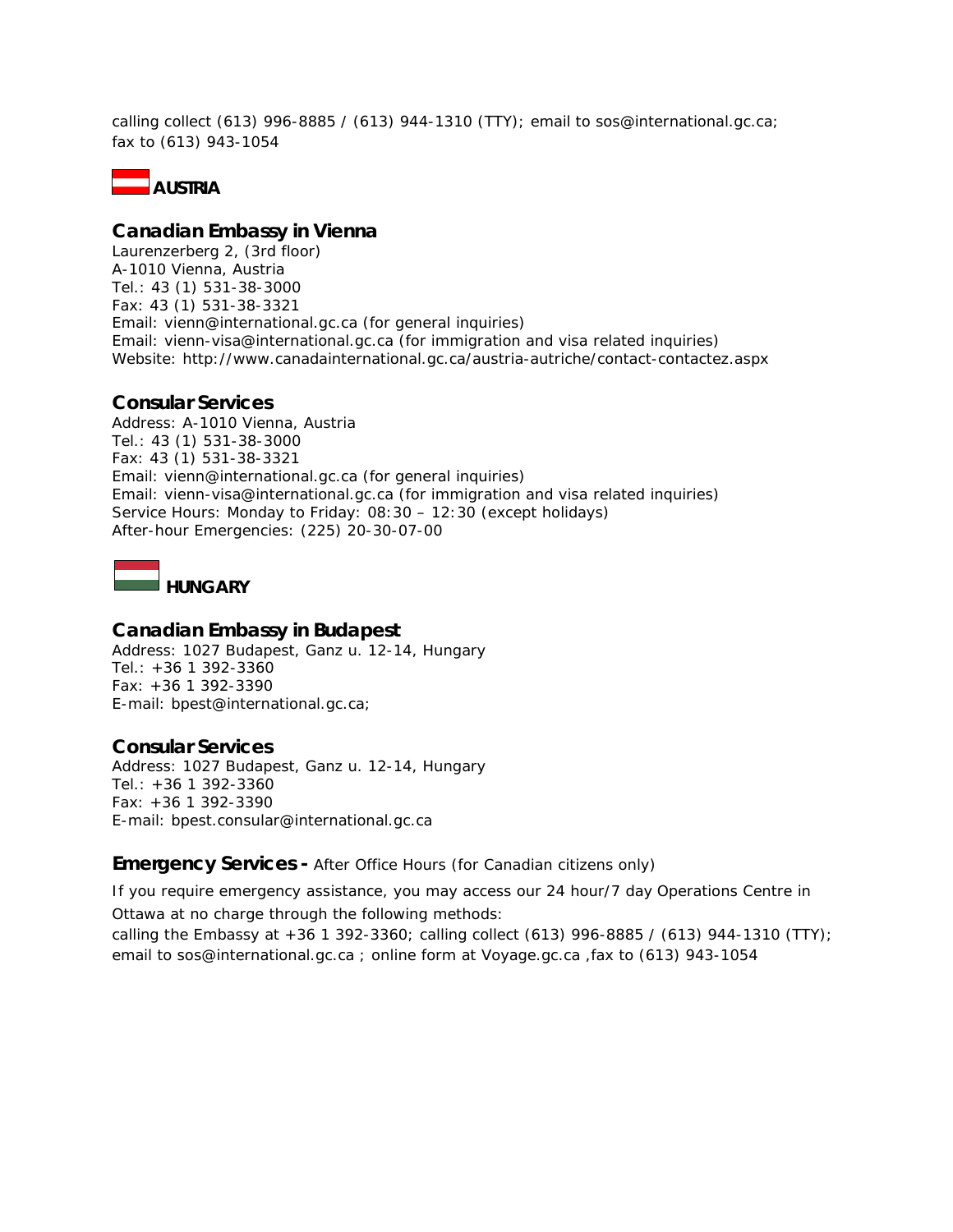



## **U.S. Embassy in Berlin**

Clayallee 170 14195 Berlin Tel.: 49-30-8305-1215 Website: http://germany.usembassy.gov/

#### **American Citizen Services, Berlin**

Routine Calls: 49-30-8305-1200, 14:00-16:00, Monday-Thursday (except holidays and the last Thursday of each month)

#### **Emergencies:**

Tel: 49-30-8305-0 Fax: 49-30-8305-1215 Service Hours: by appointment only, except in cases of emergency Website: http://germany.usembassy.gov/acs/berlinacs/



## **U.S. Embassy, Warsaw**

Aleje Ujazdowskie 29/31 00-540 Warsaw Poland Tel.: +48-22/504-2000

## **U.S. Consulate General in Krakow (Cracow)**

ul. Stolarska 9 31-043 Krakow, Poland Tel.: 48-12-424-5129 Fax: 48-12-424-5120 Email: KrakowACS@state.gov Service Hours: 8:30–12:00; 13:00-15:30, Monday through Friday (except holidays) Website: http://krakow.usconsulate.gov/service/

## **Emergency Services:**

Tel: 48-601-48-33-48



#### **US Embassy in Prague**

Address: Tržiště 15, 118 01 Praha 1 — Malá Strana, Czech Republic Telephone: (+420) 257 022 000 Fax: (+420) 257 022 809

## **Emergency Services:**

In case of a life or death emergency for a U. S. citizen, a Consular Duty Officer is available 24 hours a day. Please call +420-257-022-000.